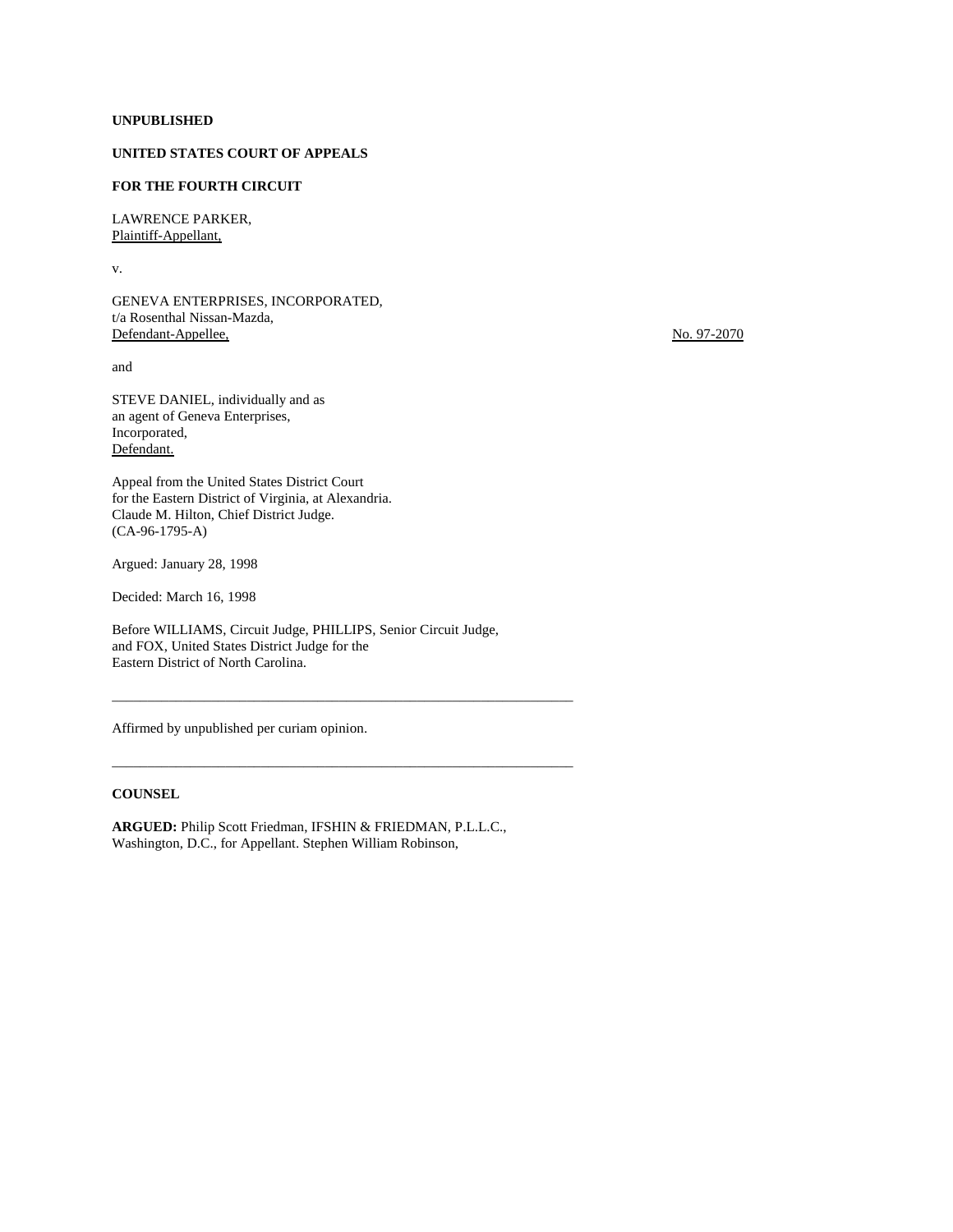MCGUIRE, WOODS, BATTLE & BOOTHE, L.L.P., McLean, Virginia, for Appellee. **ON BRIEF:** F. Paul Maloof, Washington, D.C., for Appellant. Spiro P. Fotopoulos, MCGUIRE, WOODS, BATTLE & BOOTHE, L.L.P., McLean, Virginia, for Appellee.

\_\_\_\_\_\_\_\_\_\_\_\_\_\_\_\_\_\_\_\_\_\_\_\_\_\_\_\_\_\_\_\_\_\_\_\_\_\_\_\_\_\_\_\_\_\_\_\_\_\_\_\_\_\_\_\_\_\_\_\_\_\_\_\_\_

\_\_\_\_\_\_\_\_\_\_\_\_\_\_\_\_\_\_\_\_\_\_\_\_\_\_\_\_\_\_\_\_\_\_\_\_\_\_\_\_\_\_\_\_\_\_\_\_\_\_\_\_\_\_\_\_\_\_\_\_\_\_\_\_\_

Unpublished opinions are not binding precedent in this circuit. See Local Rule 36(c).

#### **OPINION**

## PER CURIAM:

Lawrence Parker filed suit claiming discrimination in violation of Title VII and the Americans with Disabilities Act, as well as negligent hiring under Virginia law, based upon derogatory comments and humiliating incidents that happened during his employment at Geneva Enterprises. This appeal arises from the district court's order granting summary judgment in favor of Geneva Enterprises on all claims. We affirm.

Summary judgment is appropriate when a party who will bear the burden of proof at trial fails to make a showing sufficient to establish an element essential to the case. See Celotex Corp. v. Catrett, 477 U.S. 317, 322 (1986). We view the facts in the light most favorable to the non-moving party. See Anderson v. Liberty Lobby, Inc., 477 U.S. 242, 255 (1986).

Parker, a used car salesman for Geneva Enterprises' Rosenthal Nissan/Mazda showroom in Tyson's Corner, Virginia, is African-American. Additionally, he lost his eye in a tragic 1987 car-jacking incident in which he was shot in the head; as a result he wears a prosthetic eye.

Parker began his employment at the car dealership in January 1995. In December 1995, a new manager, Steven Daniel, was hired. Rumors began circulating at the dealership that Daniel was hired to "whiten

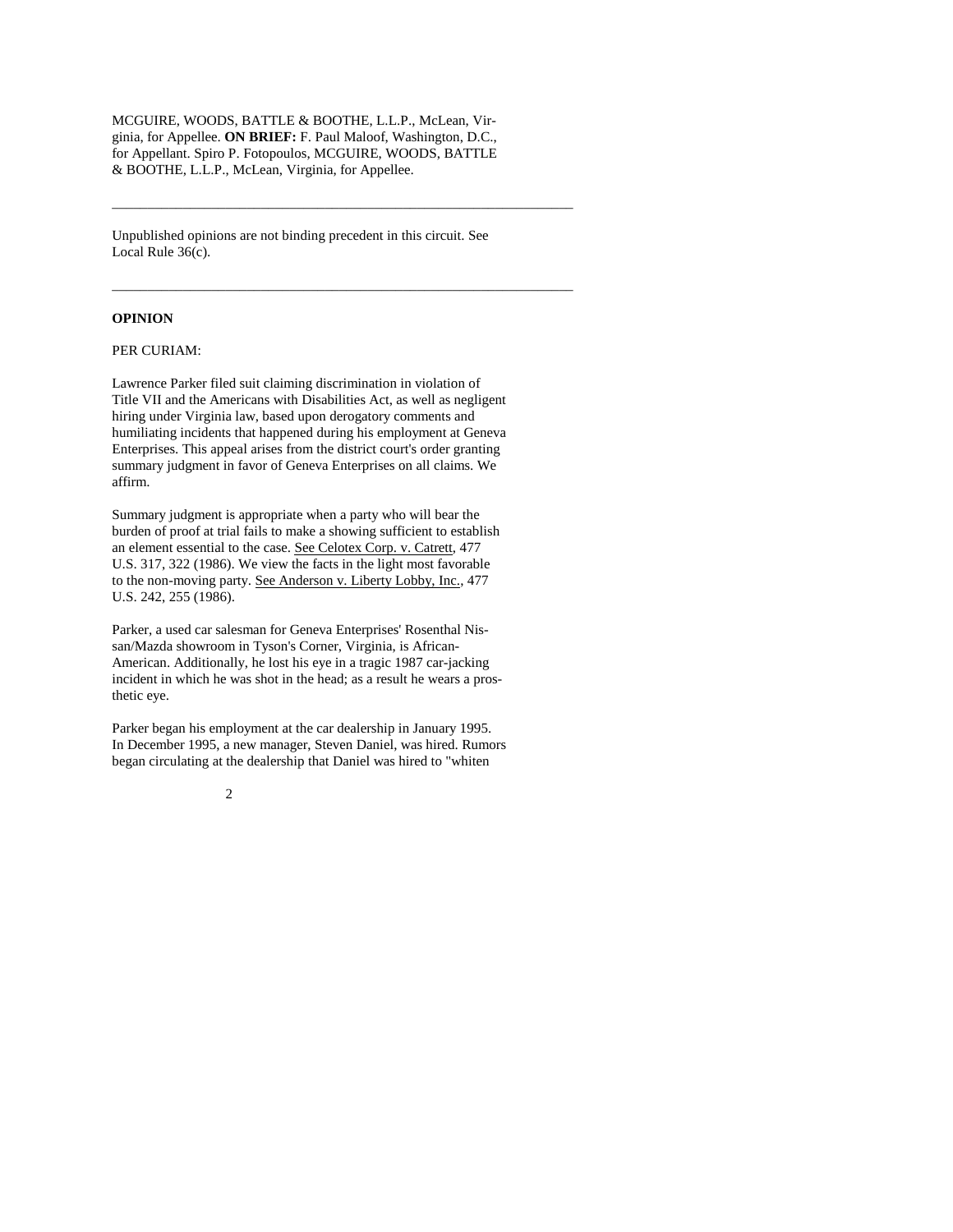up" the place. (J.A. at 317.) When Daniel first arrived at the dealership, Parker was on medical leave. Parker returned to work in January 1996; almost immediately upon his return, Daniel questioned Parker about the protective tinted glasses he regularly wore. Parker explained that his eye condition required it, and the conversation ended.

During a sales meeting on February 12, 1996, Daniel was discussing proper sales techniques and he stated that he"would not buy a car from someone who wore sunglasses with their eyes batting up and down in their head" and was walking like a "thug." (J.A. at 81, 318.) Parker felt those comments were directed toward him. He interpreted the comments as a reference to his "ghetto" background and physical impairment.

Shortly after the incident in the sales meeting, Parker was preparing to take a test drive with a customer. Back in the "get-ready" part of the dealership, a maintenance worker employed by an independent contractor to prepare the cars, made an obscene gesture and pointed at Parker's eye in response to Parker's request that he fill the car with gas. Thereafter, the altercation escalated into a fist fight.

Next, on February 23, 1996, there was a discussion between two Rosenthal Nissan/Mazda employees about assigning a salesperson to clip car advertisements from the newspaper. One of them suggested that Parker be assigned the ad-cutting duty. The other jokingly responded that Parker could not cut the ads out of the paper because he had only one eye. After hearing about this exchange, Parker became too angry to finish his shift, and left the dealership without explanation. He did not return to work for the next five days.

On the fifth day, after speaking to a mental health counselor and obtaining the appropriate documentation for the dealership's medical leave policy, Parker called into the office to inform his employer that his absence had been related to a medical condition. The receptionist who answered his call informed Parker that Daniel had remarked during his absence that the dealership did not need a"one-eyed . . . nigger." (J.A. at 367.) Upon hearing this report, Parker decided not to return to work, and he instead tendered his resignation. He never filed a complaint with management regarding any of these incidents.

3